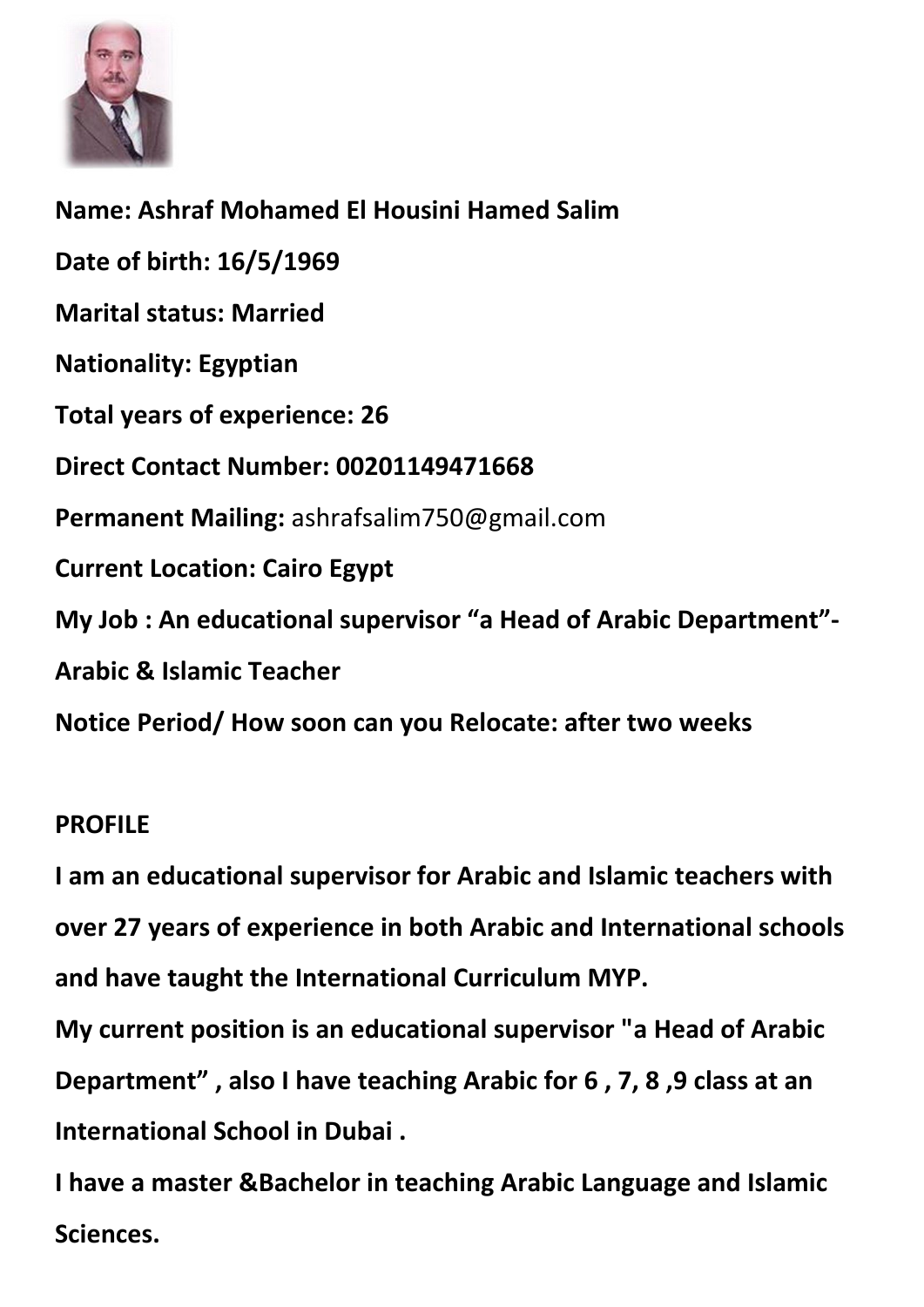**I am in-service training for 27 year old.**

**I have lived abroad for ten years, and has adapted well to the Different social and cultural.**

**I describe my teaching style as follows: "I am a maverick and hardworking teacher who likes to experiment with new technology and pedagogy to help my learners become the best that they can be. I promote critical thinking and enable students to view themselves as members of the global community.** 

**I inspire hard work and determination in my students with interesting content and by nurturing a love of learning."**

**My approach to leadership is that: "Staff are not second priority to students in a school- they are equal first. A school without a happy staff is unlikely to create learning. Leaders should be tuned-in to the way in which their staff work best.**

**Staff need to see how their efforts fit in to the bigger picture, and have chance to create meaningful relationships across subjects, ages and stages to collaborate and strengthen the school's mission. Through my dealings with all staff I strive to maintain professionalism, humanity and integrity."**

#### **CAREER HISTORY**

### **Sept 2018– July 2019**

**I Worked as Arabic language and Islamic Education Teacher and supervisor of Arabic language teachers in the Ministry of Education Department of East Shubra Al-Khaima Cairo Egypt**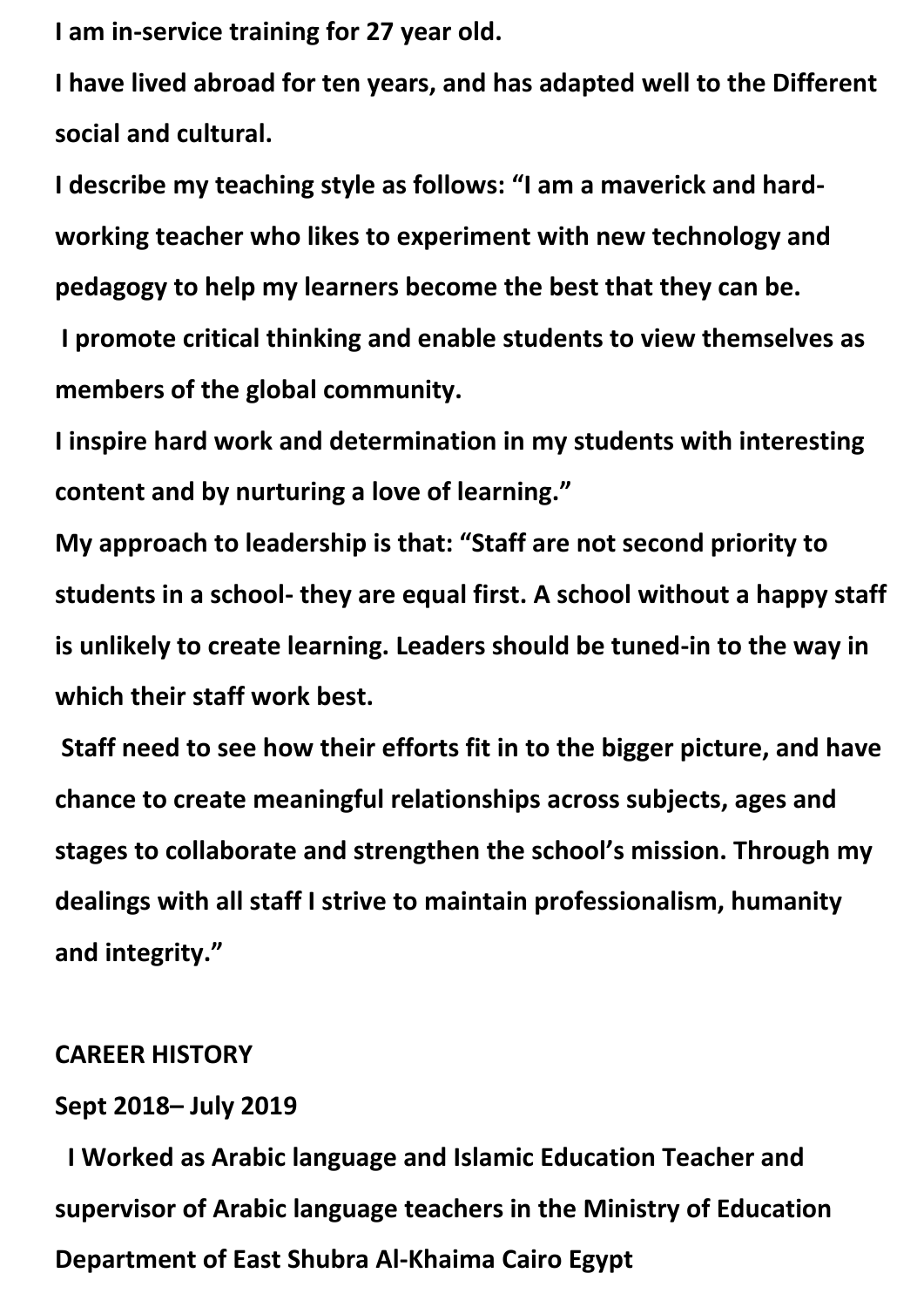**Sept 2017– July 2018** 

**I worked as supervisor of Arabic language teachers at the schools of** 

**Manarat Al-Khalidiya, Al-Hasa Al-Hofuf, Saudi Arabia**

**Sept 2015– July2016** 

**I worked as Arabic language and Islamic teacher/ MYP in the Dar al-**

**Marefa International schools Dubai United Arab Emirates** 

**Sept 2014– July 2015** 

**I worked as supervisor of Arabic language teachers in Ibn Khaldun** 

**schools in Riyadh, Saudi Arabia** 

**Sept 2011– July 2013** 

 **I worked as an educational supervisor in the Manarat Schools of** 

**Makkah Al-Mukarramah Saudi Arabia** 

**Sept 2010– July 2011** 

**I worked as an educational supervisor at Al-Taif Private Schools in** 

**Saudi Arabia** 

**Sept 2001– July 2010** 

 **I worked as an educational supervisor of Arabic language teachers in** 

**Andalus schools Languages and Badr al-Islam languages schools in Nasr** 

**City Cairo Egypt** 

**Sept 1997– July 2001** 

**I worked as Arabic language and Islamic Education Teacher in Dar Al** 

**Bayan private schools in Jeddah Saudi Arabia** 

 **July 2001 – July 1992**